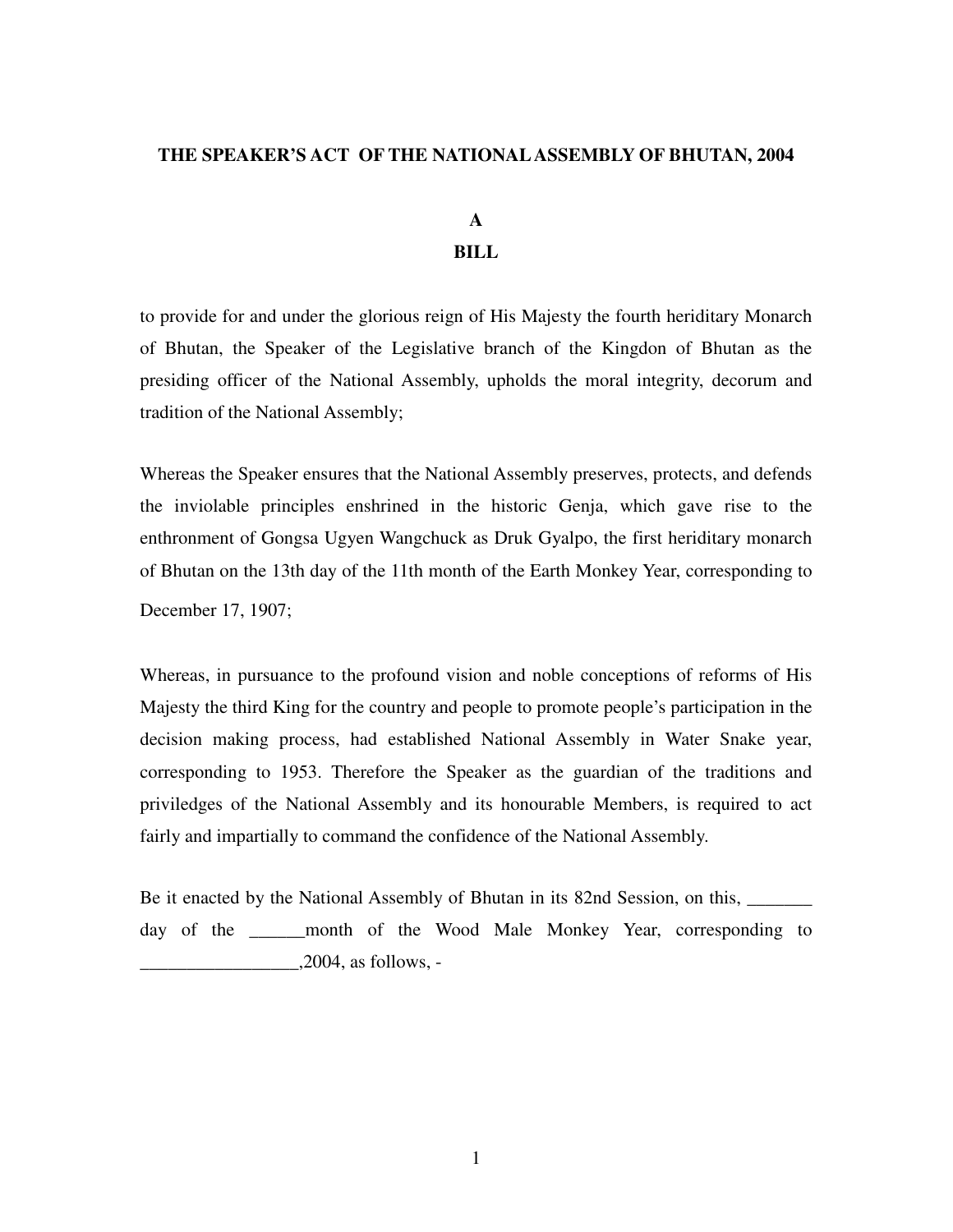### **SHORT TITLE; COMMENCEMENT AND REPEAL**

- 1. (1) This Act may be cited as the "The Speaker's Act of the National Assembly of Bhutan , Wood Male Monkey Year, corresponding to 2004."
	- (2) This Act shall come into force on this …………Day of the……Month of the Wood Male Monkey Year, corresponding to………. ,2004.
	- (3) The Act for the office of the Speaker of the National Assembly of the Kingdom of Bhutan, 1996, is hereby repealed.

### **NOMINATION FOR THE SPEAKER**

- 2. (1) The National Assembly shall elect the Speaker from among its members in accordance with the procedures adopted under this Act for that purpose.
	- (2) The elected candidate shall resign from his constituency.

### **ELIGIBILITY CRITERIA**

- 3. The Speaker of the National Assembly shall,
	- (1) be a Bhutanese citizen;
	- (2) not be married to a non Bhutanese;
	- (3) be capable of shouldering the responsibilities of the National Assembly with integrity and honesty;
	- (4) not be a person who is adjudge bankrupt; and
	- (5) be a person dedicated to TSA WA SUM of the Kingdom of Bhutan.

### **FIRST ITEM OF BUSINESS**

4. (1) When there is vacancy in the office of Speaker at the begining of a session, the election of the Speaker shall be the first item of business after the opening ceremony.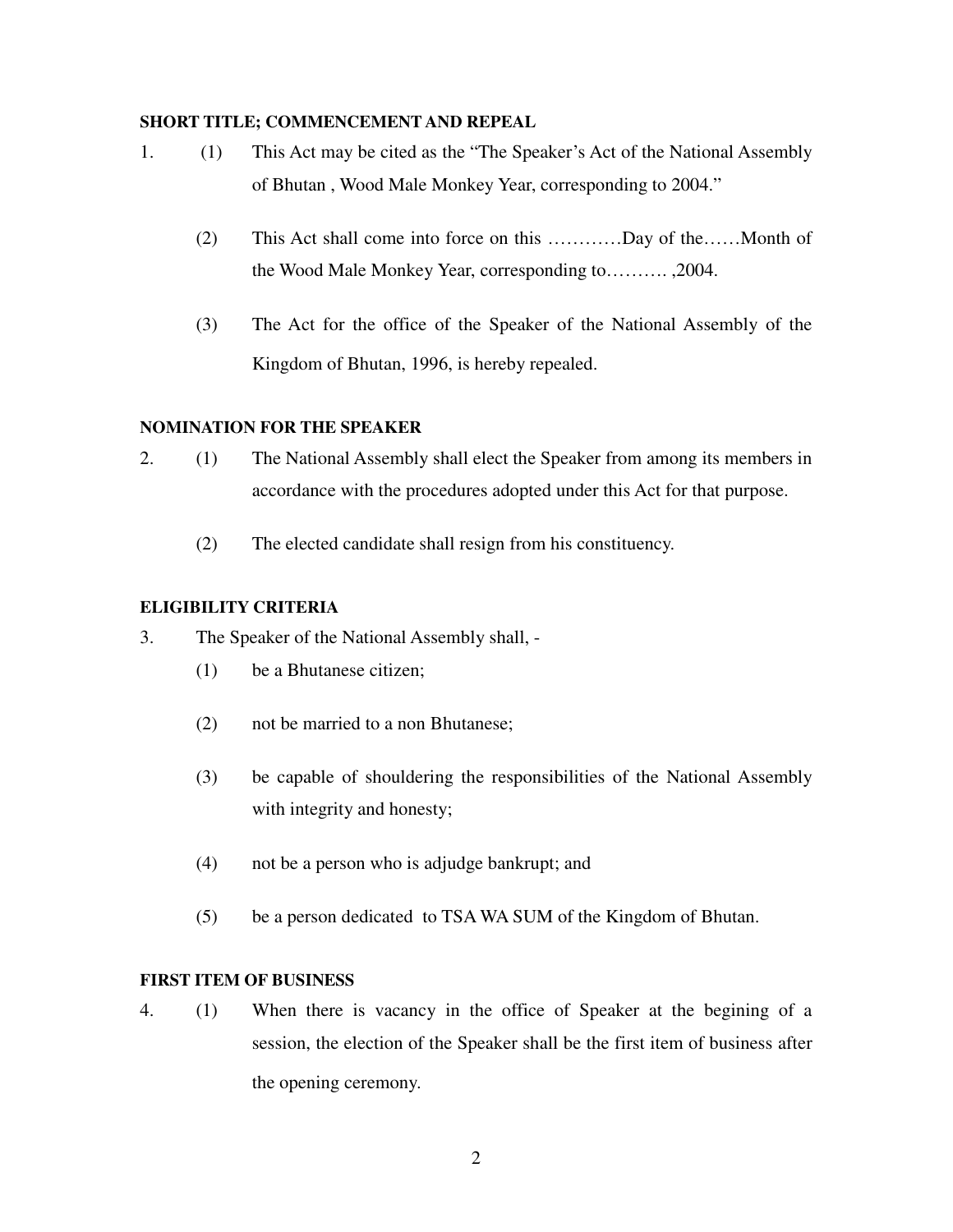- (2) No motion, point of order, question of privilage, debate,or other business of any kind shall be entertained until the Speaker is elected.
- (3) The Secretary General of the National Assembly shall preside over the meeting during the election of the Speaker.
- (4) In the absence of the Secretary General, the next official in line shall preside over the meeting during the election of the Speaker.

# **ELECTION PROCEDURE**

- 5. The election of Speaker shall be conducted in accordance with the following procedures, -
	- (1) Voting shall be conducted by secret ballot;
	- (2) If there are two or more nominees under section 2 of this Act, the election shall be by the highest number of votes;
	- (3) If in the first ballot under sub-section 2 of this section, nominees receives the equal highest number of votes the process shall be repeated once again;
	- (4) In any second ballot, the name of the nominee with the least number of votes in the preceding ballot shall be removed;
	- (5) If there is a tie vote between any two nominees for the second time, it shall be decided by drawing of lots.
	- (6) A nominee may withdraw by so informing the Secretary General in writing before the first ballot or any subsequent ballot. The withdrawal shall be effective upon receipt by the Secretary General and the election shall then proceed as if the individual had not been nominated;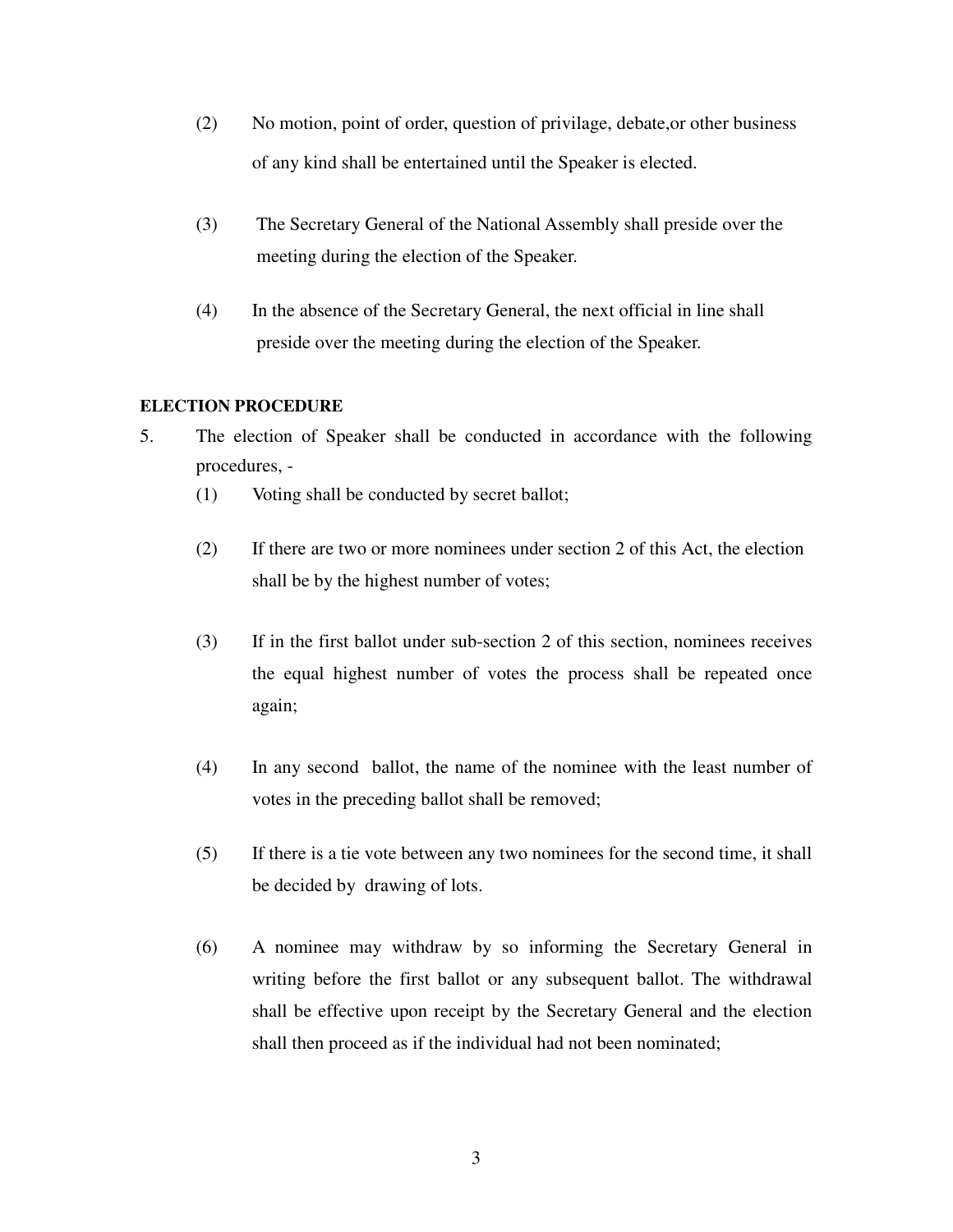- (7) A nominee who is a member and who does not withdraw before a ballot shall not be eligible to vote in that ballot.
- (8) If, by reason of withdrawal or otherwise, there is only one nominee at any stage of election, the National Assembly shall decide if the nominee shall be declared Speaker by consensus or if there shall be an election requiring at least 51 percent of votes.
- (9) Before each ballot, the Secretary General shall announce the nominees and shall distribute to the members an alphabetical list of the nominees. The Secretary General shall then furnish a single ballot to each member present;
- (10) To record a choice, a member shall deposit their respective votes in the box provided for that purpose;
- (11) All counting of ballots shall take place before the members present and voting and declare the number of votes deposited.
- (12) After the count of votes, the Secretary General shall announce the name of the nominee, if any, who has received the highest number of votes.
- (13) The officials of the Secretariat involved in the voting process shall not disclose the number of votes cast for any nominee.

#### **OATH OF ALLEGIANCE**

6. (1) After receiving *Dakean* from His Majesty the King, the Speaker shall take and subscribe to the following oath of alligance to the TSA WA SUM, -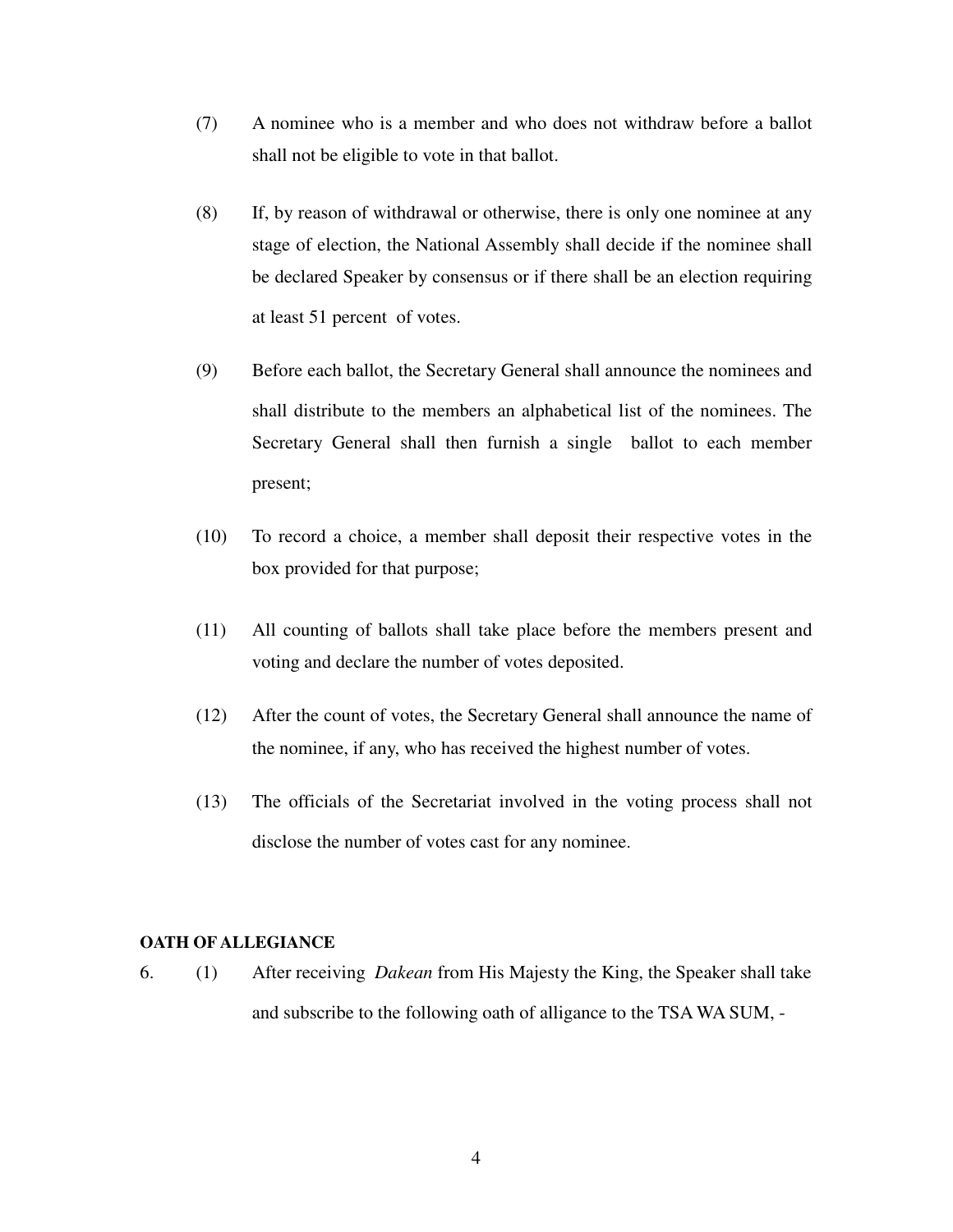I..............do solemnly swear that I will serve the King, Country, and the People of Bhutan, with true honor and loyalty.

I further swear that I will support and defend the Tsa Wa Sum against all enemies, foreign and domestic, with unwavering Tha Damtsi and constant awareness of the principle of Ley Jumdre.

I further swear that I will endeavour, with full effort of Lui- Ngag- Yi-Sum, to discharge well and faithfully the duties of the office of Speaker of the National Assembly.

I also give my pleadge to maintain full confidentiality and secrecy of all matters of office pertaining to the security and national interest of the Kingdom of Bhutan

I undertake these obligations freely and without any mental reservation or purpose of evasion.

In witness of this oath, I invoke the sacred names of the Guardian Deities of the Glorious Pelden Drukpa

### (Signature and date)

(2) The oath under subsection (1) of this section shall be administered by one of the four lopons in the National Assembly hall in the presence of His Majesty the King and the members.

#### **TERM OF OFFICE**

- 7.(1) The Speaker shall hold office for a term of five years; and
	- (2) be eligible to serve for a maximum of two full terms.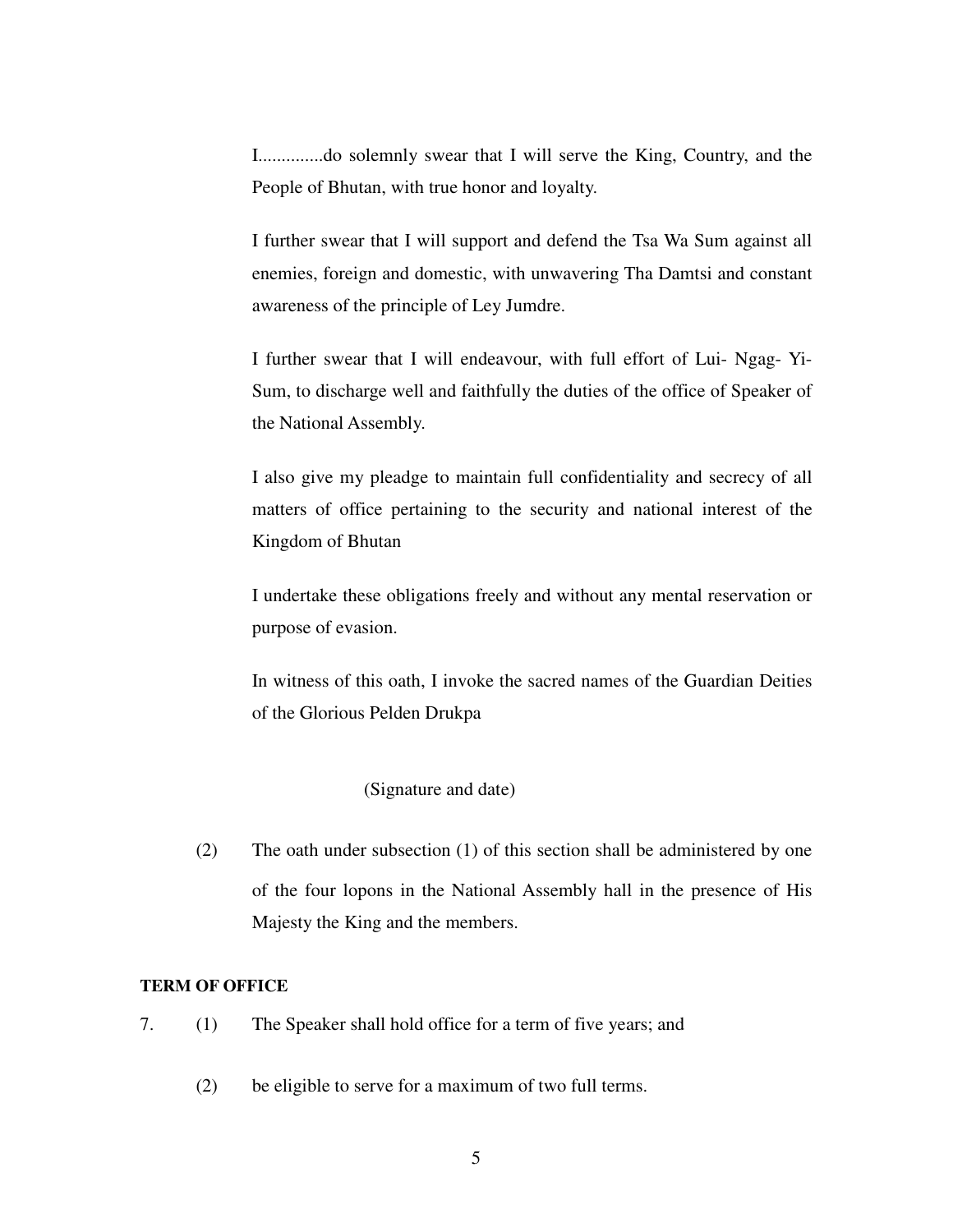# **CODE OF CONDUCT**

- 8. The Speaker shall,
	- (1) conduct the duties of the office of Speaker with utmost integrity, dignity, decorum and fairness;
	- (2) act impartially and without regard for personal interest;
	- (3) not permit any submission that is motivated by the personal interest of a member;
	- (4) not hold any office or employment in the Royal Government;
	- (5) not engage in any other employment or gainful activity, other than those that are already in ones control;
	- (6) not indulge in illegal or improper means, favours, or intimidation;
	- (7) carry out the responsibilities of the office of Speaker in the best interest of the Tsa-Wa-Sum;
	- (8) not misuse official status, power or public property; and
	- (9) in pursuant to the constitutional provisions endeavour to deliver services to the people without inordinate delay and harassment.

# **FUNCTIONS AND RESPONSIBILITIES**

- 9. The Speaker shall,
	- (1) preside over the National Assembly and enforce its rules for the orderly conduct of proceedings;
	- (2) preserve dignity and decorum in the hall and maintain discipline among the Members;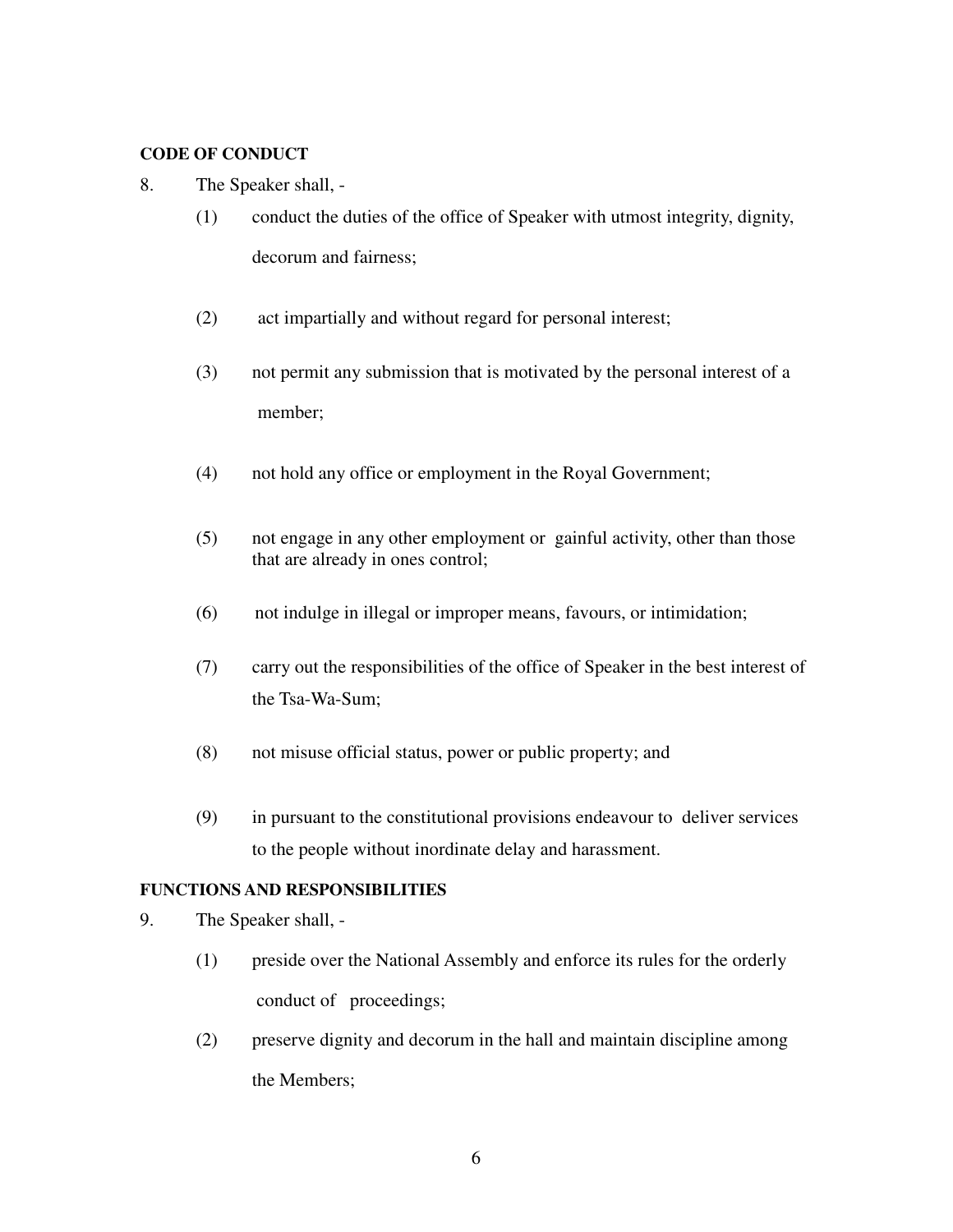- (3) maintain authority of the National Assembly and protect its rights, traditions, and privileges;
- (4) be responsible for setting overall policy for the management and general administration of the National Assembly;
- (5) sign into law, all Acts passed by the National Assembly;
- (6) sign all official communications transmitted by the Speaker on behalf of the National Assembly;
- (7) represent the National Assembly in relations with His Majesty the King, the executive branch and the judicial branch of the Royal Government, and other outside bodies and persons;
- (8) fix the date for each session of the National Assembly;
- (9) meet foreign dignitaries and officials and other foreign visitors, on behalf of the National Assembly;
- (10) take part in ceremonial programs, as may be necessary, on behalf of the National Assembly;
- (11) represent the National Assembly at national events and on official visits to other countries;
- (12) designate Members and other individuals, in appropriate numbers for delegations to represent the National Assembly at parliamentary conferences, seminars, and study tours outside the country;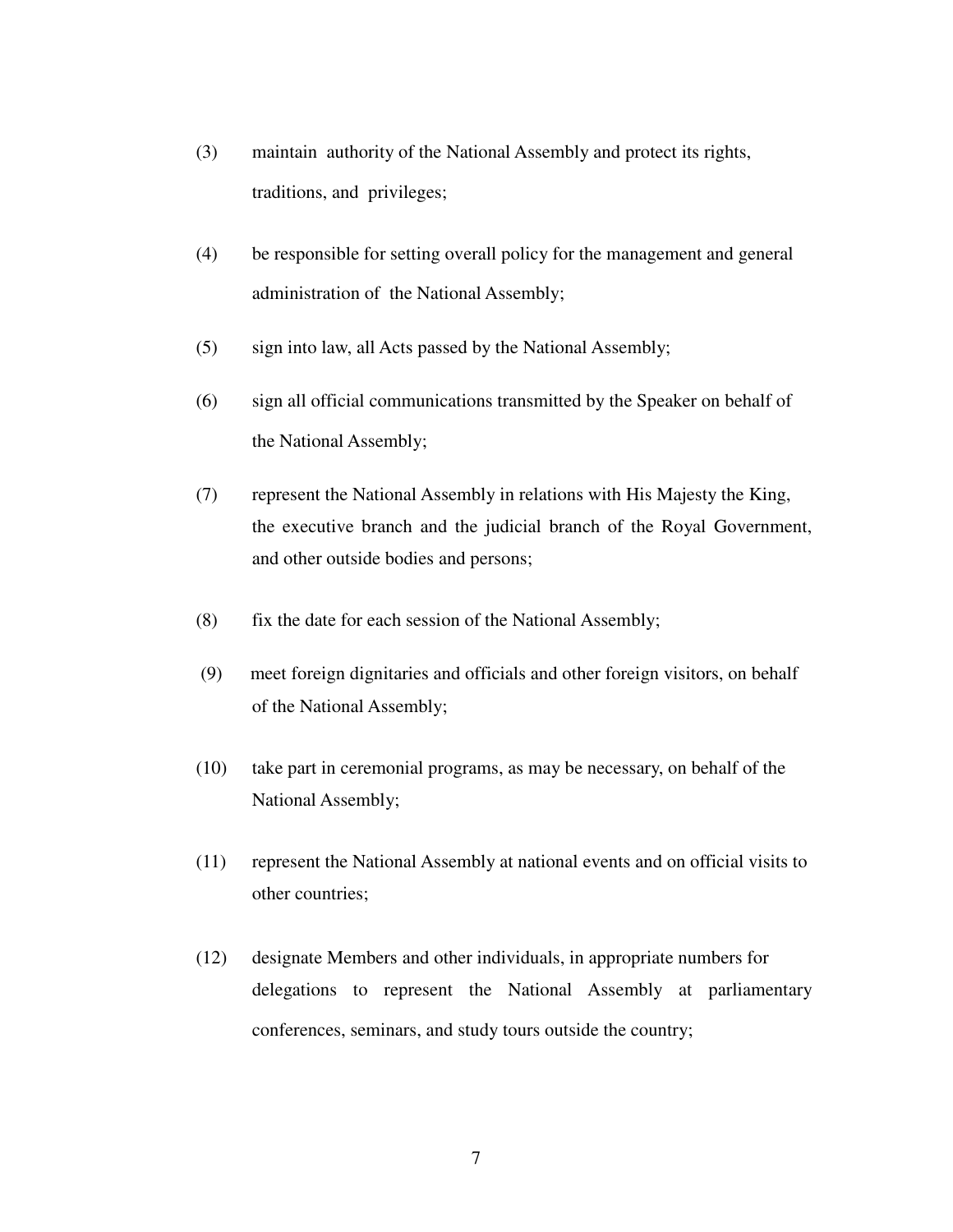- (13) be responsible for supervision of the agenda of the National Assembly, for assuring proper advance distribution of the agenda to Members, and for conduct of the business of the National Assembly in accordance with the agenda;
- (14) rule on question of parliamentary order and practice relating to the business of the National Assembly;
- (15) preside over the election process for the Council of Ministers;
- (16) ensure the resolutions of National Assembly to be in Dzongkha;
- (17) inform the National Assembly of any instance of the death of a Member or of misfortune that has befallen on a Member.
- (18) issue circular for the election of National Assembly members to the Election Commission regularly;
- (19) open the session of the National Assembly by Zhugdrel Phuensumtsokpai Tendril and conclude with Deshi Tenpai Moenlam; and
- (20) discharge the functions and responsibilities that are enshrined in the Committees Act and the Rules of Procedure of the National Assembly.

### **POWER**

- 10. The Speaker shall have the power to,
	- (1) exercise discretion, as presiding officer, to promote fair and prompt consideration of the business of the National Assembly;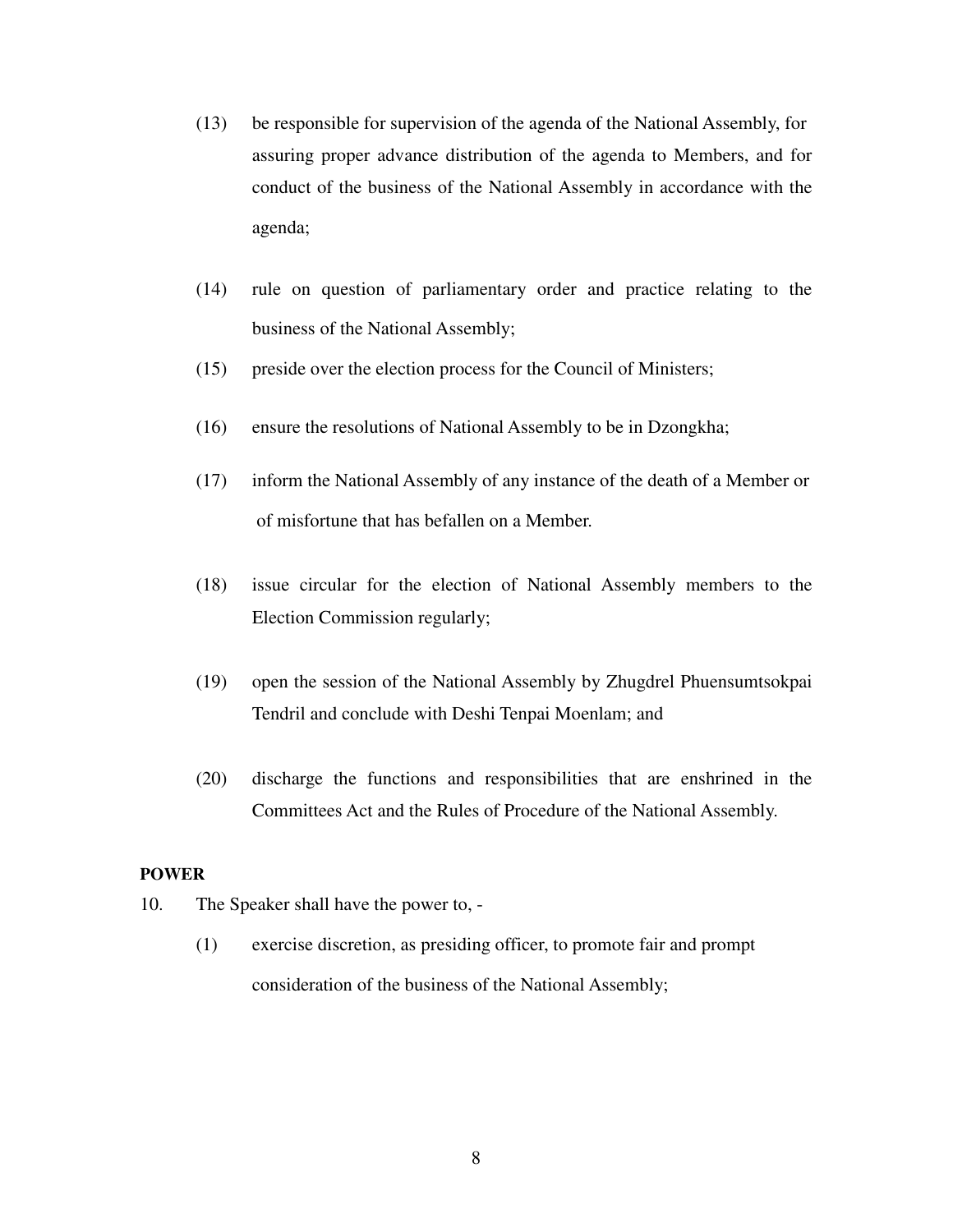- (2) use the discretion under subsection (1) of this section to,
	- (a) decide the order in which Members are recognized for discussion;
	- (b) decline to recognize a Member for discussion; and
	- (c) limit the length of discussion.
- (3) delegate to other Members any power or authority vested in the Speaker, other than when such delegation is prohibited by law, or by Rule or tradition of the National Assembly;
- (4) permit discussion in the National Assembly of issues not included in the agenda, if such issues require the attention of Members for reasons of immediate national importance;
- (5) check irrelevance and tedious repetition by ordering a Member to discontinue a discussion;
- (6) end a discussion if the submissions indicate that the matter at issue should be resolved by another branch of the Royal Government or by nongovernmental persons, without deliberation in the National Assembly;
- (7) ensure that the speech of a Member does not defame any person or institution, or otherwise transgress the Rules of the National Assembly;
- (8) discipline a Member by suspension for a period from one day to the entire duration of the session depending upon the nature of issue, or as otherwise prescribed by the Rules of the National Assembly;
- (9) recommend formation of a committee or use of other means to investigate any activity of a Member that is alleged to bring discredit on the National Assembly as an institution;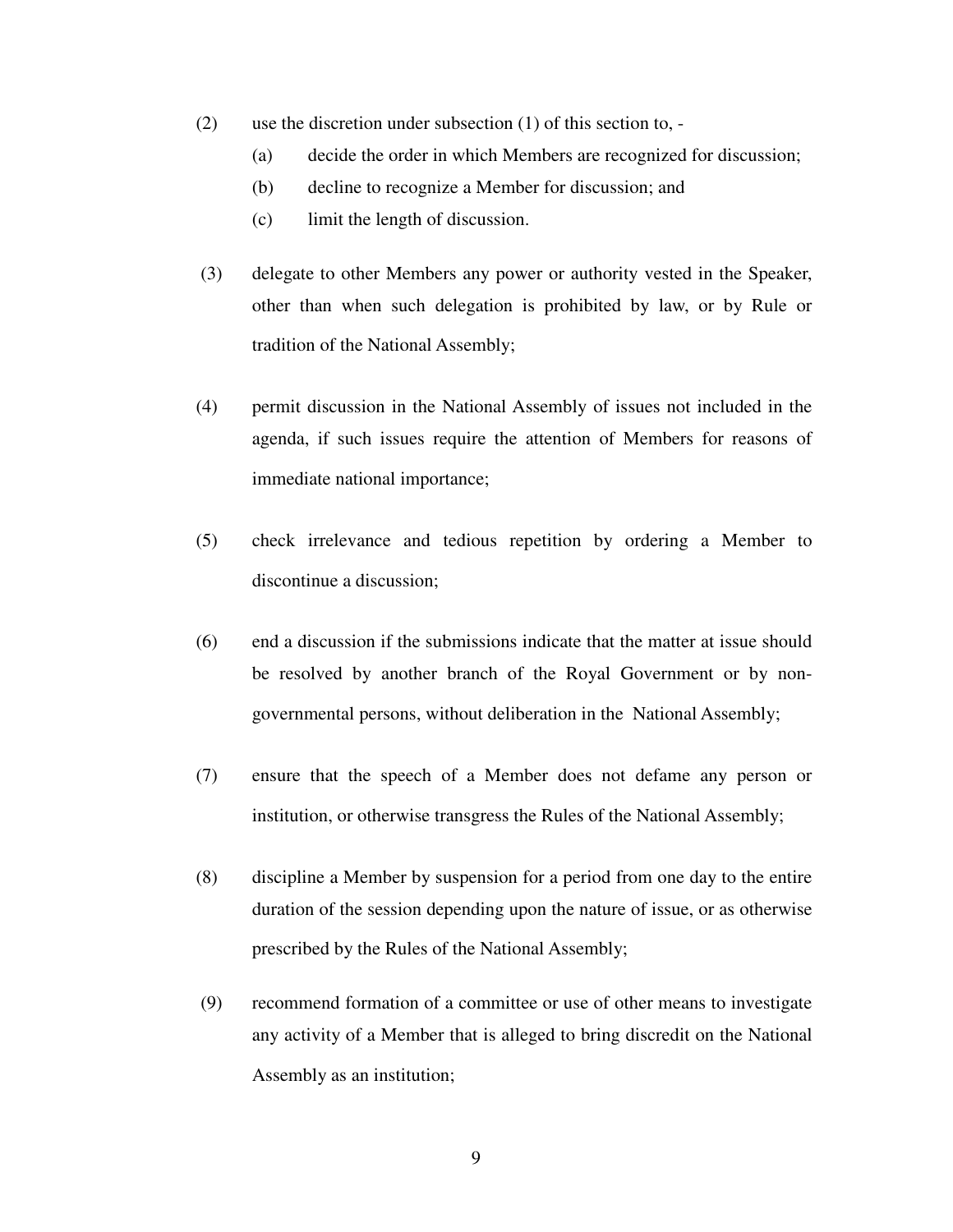- (10) maintain propriety of conduct in the gallery and to order removal of any visitor who fails to exhibit appropriate standards of behaviour;
- (11) appoint the chairman of the respective committees of the National Assembly, when so required by the Rules of the National Assembly;
- (12) adjourm the National Assembly for a suitable period of time, in the event of disorder or for other appropriate reasons;
- (13) convene the National Assembly in case of emergency, with the prior approval of His Majesty the King; and
- (14) cooperate with heads of other branches of the Royal Government to achieve legal consistency in official policies, programs, and positions.
- (15) ammend and incorporate new provision in the Rules of procedure, regulation of the National Assembly and implement it.

#### **REMOVAL AND OTHER RELATED MATTERS**

- 11. (1) Before a vote to remove the Speaker is taken, the vote shall be requested by written petition to the Secretary General and signed by one-third of the Members elected and sworn. The petition shall state with specificity the facts alleged to support the petition.
	- (2) Except for automatic removal under sub-section (5) of this section, the Speaker may not be removed, other than, -
		- (a) for the reasons specified in subsection  $(3)$  of this section; and
		- (b) by a vote of two- thirds of the Members voting, in an open vote or a secret ballot, as determined by the Members, a quorum being present.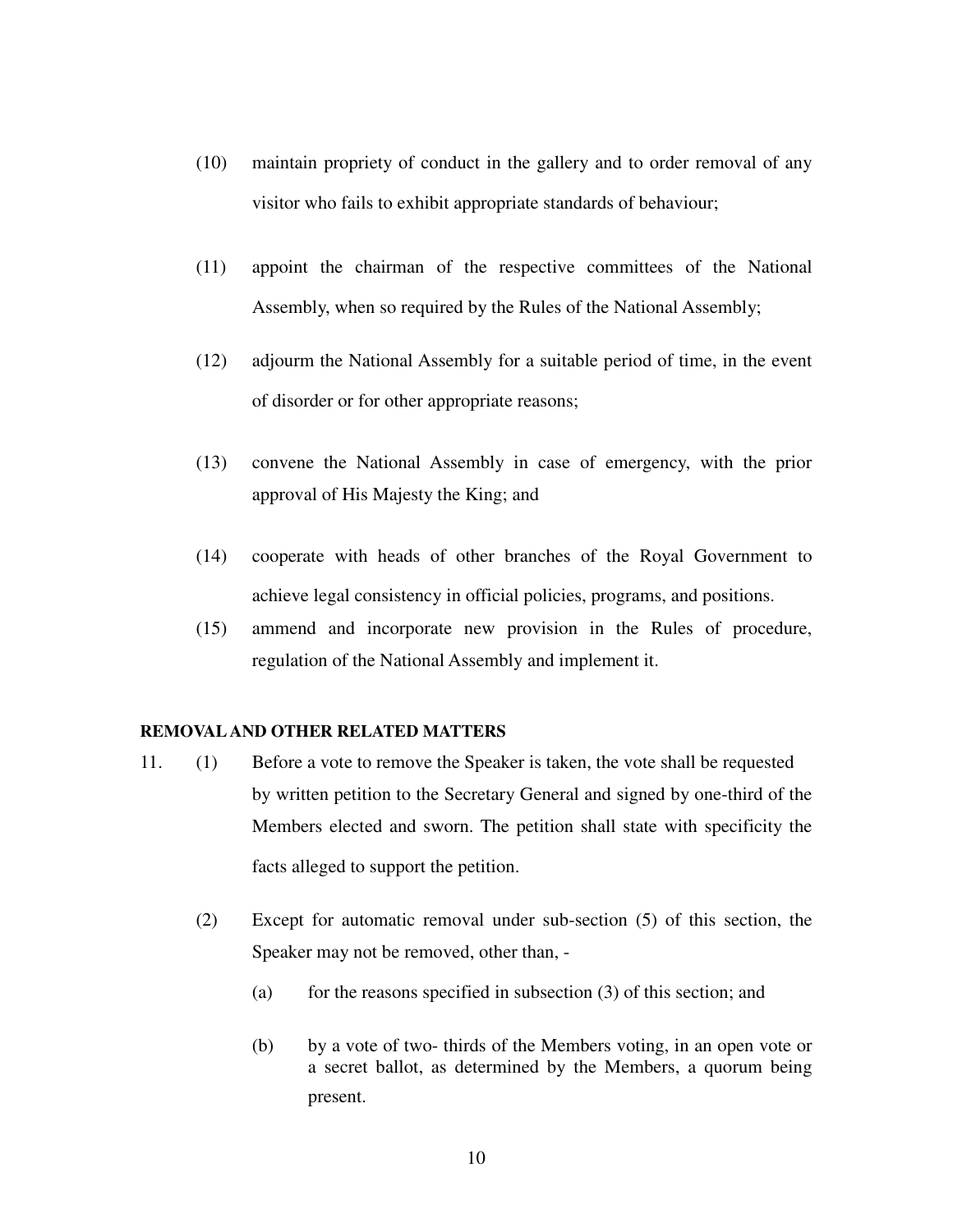- (3) The reasons for removal referred to in subsection (2) of this section are as follows, -
	- (a) upon death;
	- (b) upon resignation;
	- (c) upon the expiration of the term of office;
	- (d) physical, mental, or other incapacity;
	- (e) abuse of office, including malfeasance, misfeasance, or nonfeasance;
	- (f) conduct that brings the National Assembly into disrepute; and
	- (g) intentional violation of constitutional provisions.
- (4) The Deputy Speaker shall preside over any proceeding relating to a petition for removal under subsection (1) of this section or a vote under sub-section (2) of this section.
- (5) Removal from the office of the Speaker shall be automatic, if the Speaker is convicted of a crime or treason.

### **STATUS**

- 12. The Speaker being the head of the National Assembly shall,
	- (1) have the same rank and entitlements of a Cabinet Minister;
	- (2) be placed high in the warrant of Precedence, standing next to the His Majesty the King and the Prime Minister; and
	- (3) represent the National Assembly with the authorities.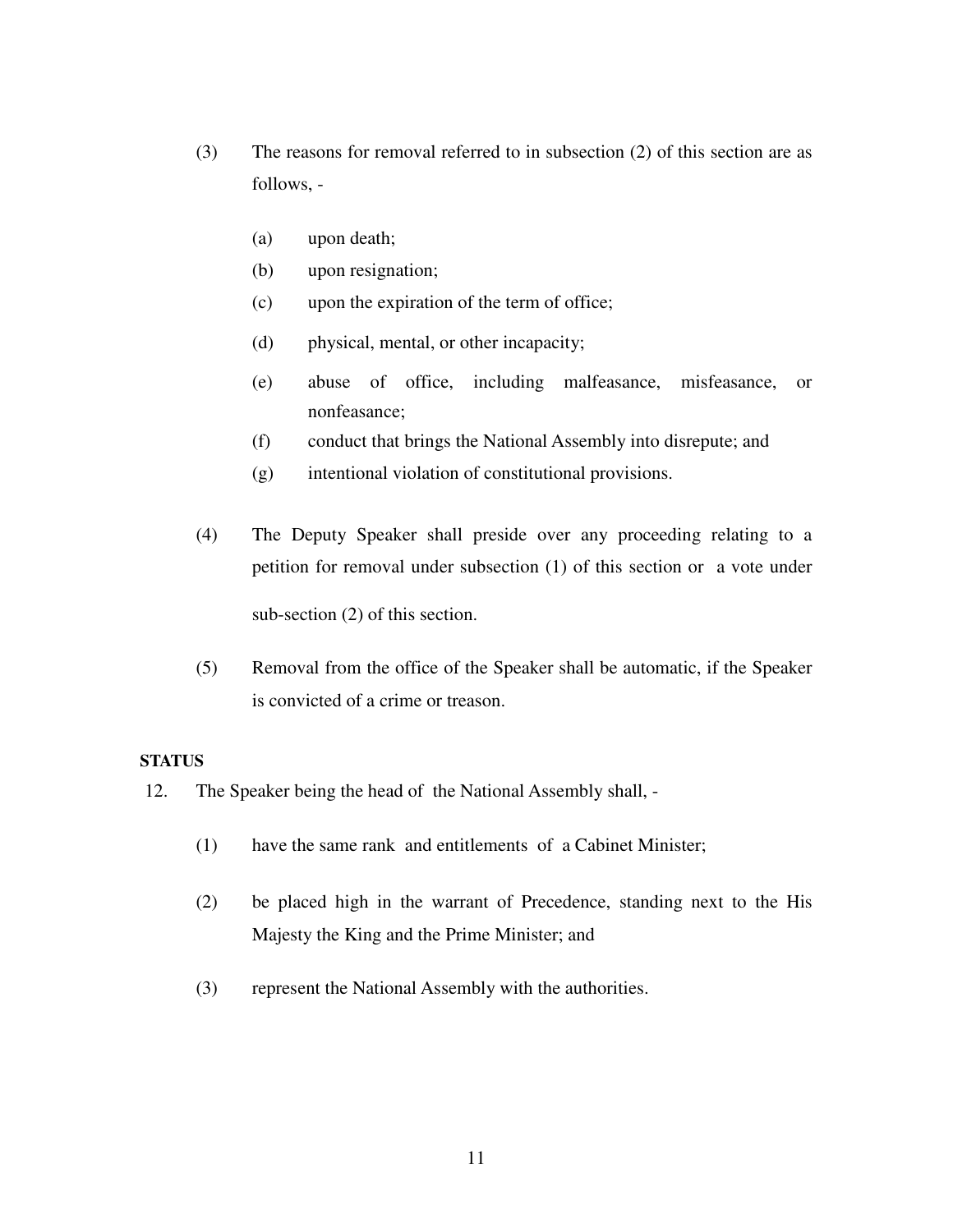#### **SALARIES, ALLOWANCES AND PRIVILEGES**

13. The Speaker shall be entitled to salaries, allowances, benefits and any other entitlements at par to the Cabinet Minister both within and outside the country.

### **DEPUTY SPEAKER**

.

- 14. (1) The National Assembly shall elect the Deputy Speaker from among its members;
	- (2) The Deputy Speaker shall continue to represent his constituency as a member.
	- (3) The criteria for the Deputy Speaker of the National Assembly shall be same as under section 3 of this Act.
	- (4) The election of the Deputy Speaker shall be carried out in the same manner as provided for election of the Speaker under section 5 of this Act.
	- (5) The Deputy Speaker shall take the oath of allegience in accordance with the provisions enshrined in section 6 of this Act.
	- (6) The tenure of the Deputy Speaker shall begin from the day of election till the expiry of his membership.
	- (7) The Deputy Speaker shall perform the duties of the Chair in the temporary absence of the Speaker from the hall or upon order of the Speaker, without any formal communication to the National Assembly.
	- (8) While performing the duties of the Chair, the Deputy Speaker shall have all the powers, duties, and responsibilites of the Speaker with respect to the matters under consideration by the National Assembly.